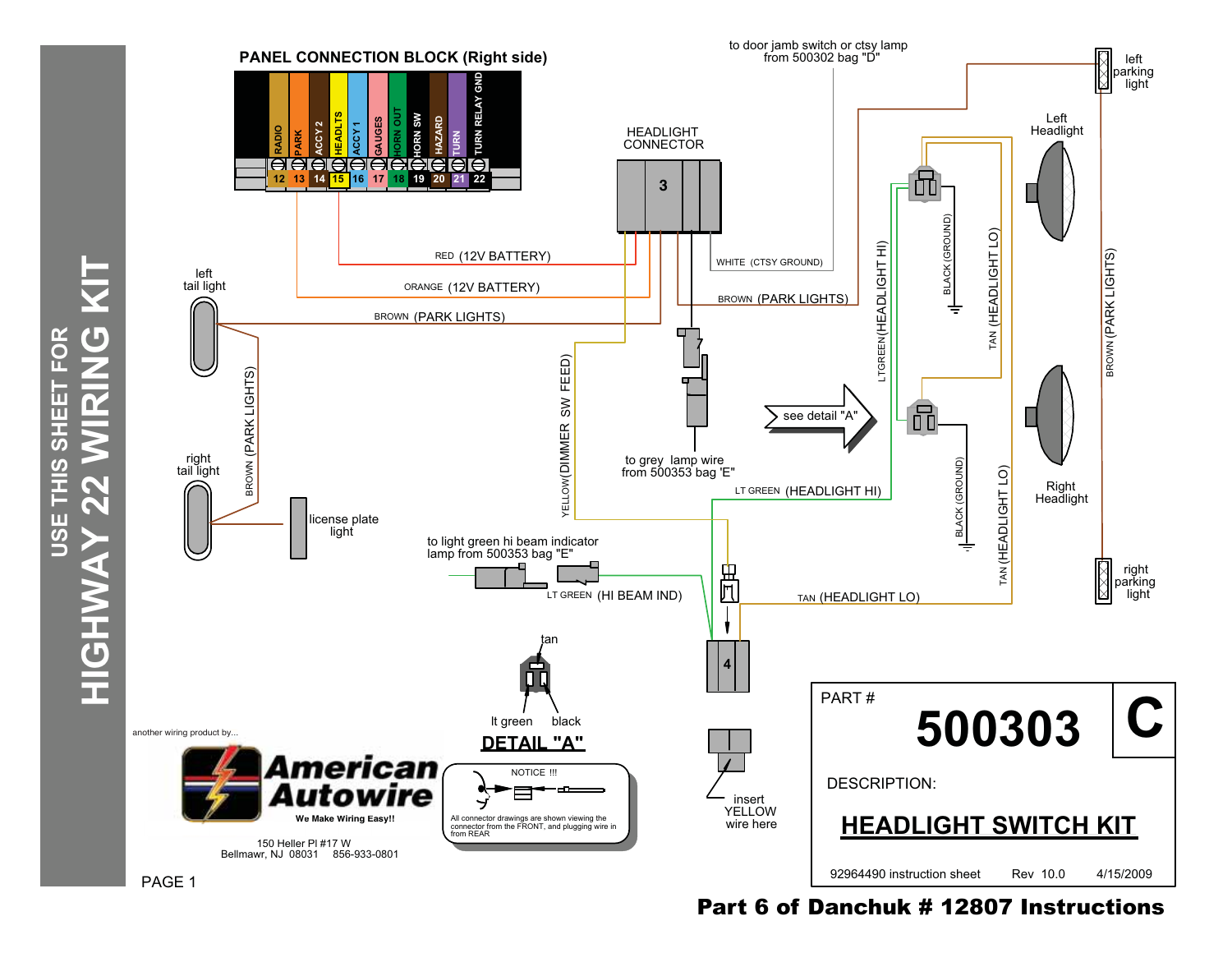### INSTALLATION INSTRUCTIONS:

| <b>WIRE COLOR</b>                   | <b>CIRCUIT</b>               | <b>INSTALLATION</b>                                                                                                                                                                                                                                                                                                                                                                                                   |
|-------------------------------------|------------------------------|-----------------------------------------------------------------------------------------------------------------------------------------------------------------------------------------------------------------------------------------------------------------------------------------------------------------------------------------------------------------------------------------------------------------------|
| <b>WHITE WIRE</b>                   | DOME/CTSY LT GROUND          | Route this wire to your door jamb switch. This is a ground wire which activates interior lights. If dome or<br>courtesy lights are not being used, remove this wire from the headlight switch connector.                                                                                                                                                                                                              |
| <b>BROWN WIRE</b>                   | PARKING LAMP FEED            | Route one of the two brown wires from the headlight switch connector #3 to one of the front parking<br>lights. Cut this wire to length. Double this wire with the cut off portion and connect to the parking<br>light. Route this cut off wire to the other parking light and connect to it. Universal light socket<br>button terminals "E" are provided for those light sockets using this type of contact terminal. |
| <b>BROWN WIRE</b>                   | <b>REAR RUNNUNG LIGHT</b>    | Route the remaining brown wire from the headlight switch connector #3 to one of the rear tail lights. Cut<br>this wire to length. Double this wire with the cut off portion and connect the the rear tail light. Route<br>this cut off wire to the other tail light. Universal light socket button terminals "E" are provided for those<br>light sockets using this type of contact terminal.                         |
| <b>BROWN WIRE</b><br>(loose)        | LICENSE PLATE LIGHT          | Double this wire with the single "BROWN" wire at the rear tail light connection. Route the other<br>end of this wire to the license plate light connection.                                                                                                                                                                                                                                                           |
| <b>RED WIRE</b>                     | BAT FEED TO HEADLIGHT SWITCH | Route this wire to the fuse panel and install in the "HEADLTS" location.                                                                                                                                                                                                                                                                                                                                              |
| <b>YELLOW WIRE</b>                  | <b>DIMMER SWITCH FEED</b>    | Route this wire to your dimmer switch connector #4. Cut to length, install terminal "D"<br>and plug into location shown on sheet 1.                                                                                                                                                                                                                                                                                   |
| <b>ORANGE WIRE</b>                  | PARK LIGHT 12V FEED          | Route this wire to the fuse panel and install in the "PARK LTS" location.                                                                                                                                                                                                                                                                                                                                             |
| <b>GRAY WIRE</b>                    | <b>INSTRUMENT LAMP FEED</b>  | Connect this wire to the instrument lamps, as shown in 500353 kit, bag E.                                                                                                                                                                                                                                                                                                                                             |
|                                     | DIMMER SWITCH CONNECTOR #4   | Plug this connector into your dimmer switch.                                                                                                                                                                                                                                                                                                                                                                          |
| <b>LIGHT GREEN</b><br>(heavy gauge) | HI BEAM                      | Route this wire from your dim mer switch to one headlight. Cut this wire to length. Double this wire with<br>the cut off portion using terminal "C" and plug into the headlight connector "A" in the location shown<br>on sheet 1. Route the cut off wire to the other headlight, install terminal "B" and plug into the headlight<br>connector "A" as shown on sheet 1.                                              |
| <b>LIGHT GREEN</b><br>(thin gauge)  | HI BEAM INDICATOR LIGHT      | Connect this wire to the high beam indicator lamp connection from bag "E".                                                                                                                                                                                                                                                                                                                                            |
| <b>TAN</b>                          | LO BEAM                      | Route this wire from your dimmer switch to one headlight. Cut this wire to length and double this wire<br>with the cut off portion, using terminal "C" and plug into connector "A" in the location shown on sheet 1.<br>Route the cut off wire to the other headlight, install the supplied terminal "B" and plug into the headlight<br>connector in the location shown on sheet 1.                                   |
| <b>BLACK WIRES</b>                  | <b>HEADLIGHT GROUNDS</b>     | Using the supplied single headlight connector terminal "B", install one end of the wire into the (loose)<br>headlight connector in the location shown on sheet 1. Install one of the supplied ring terminals to<br>the other end and connect to a good chassis ground. Repeat the same connection for the other<br>headlight.                                                                                         |



# Part 6 of Danchuk # 12807 Instructions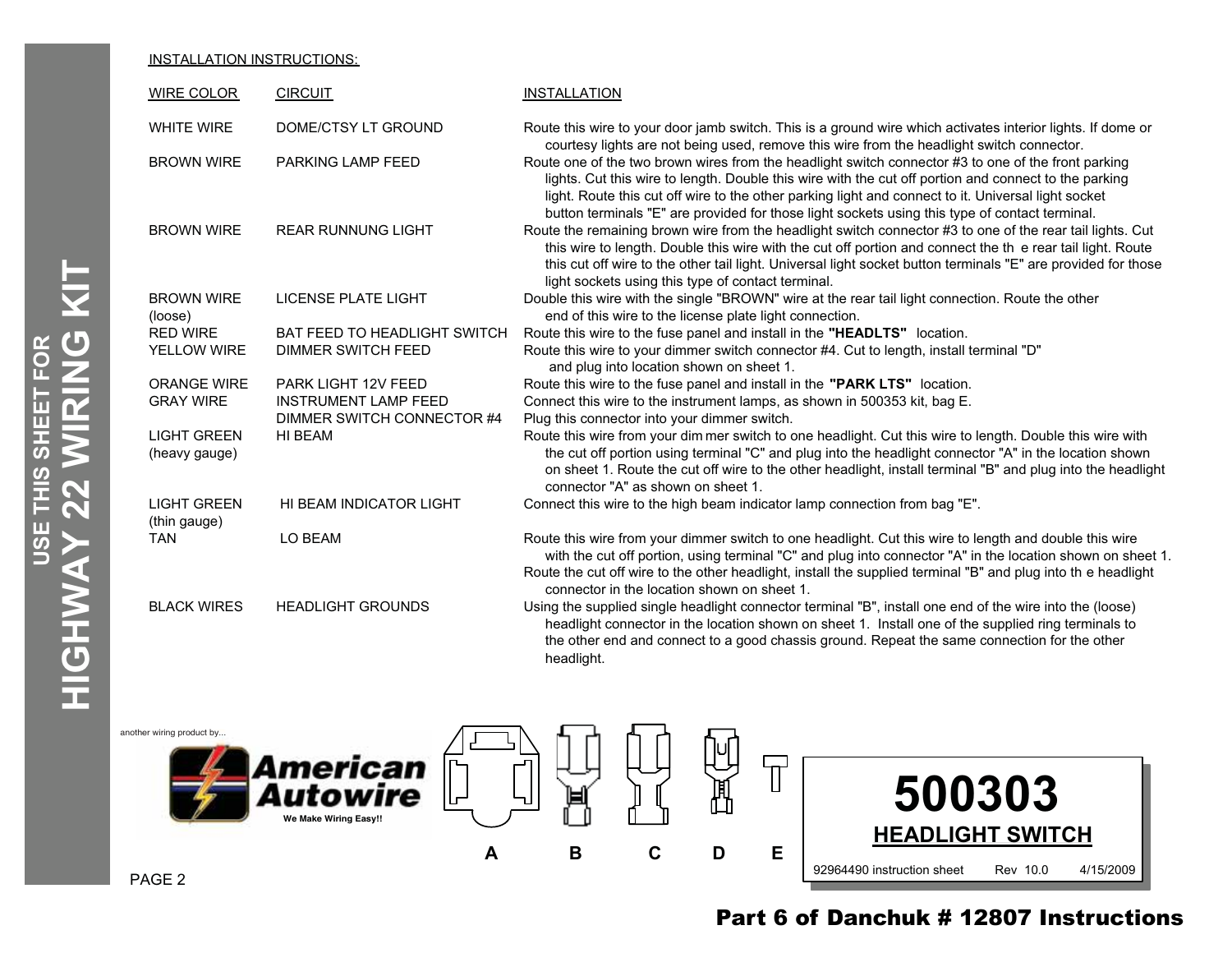

HIGHWAY 15 WIRING KIT **HIGHWAY 15 WIRING KIT** USE THIS SHEET FOR **USE THIS SHEET FOR**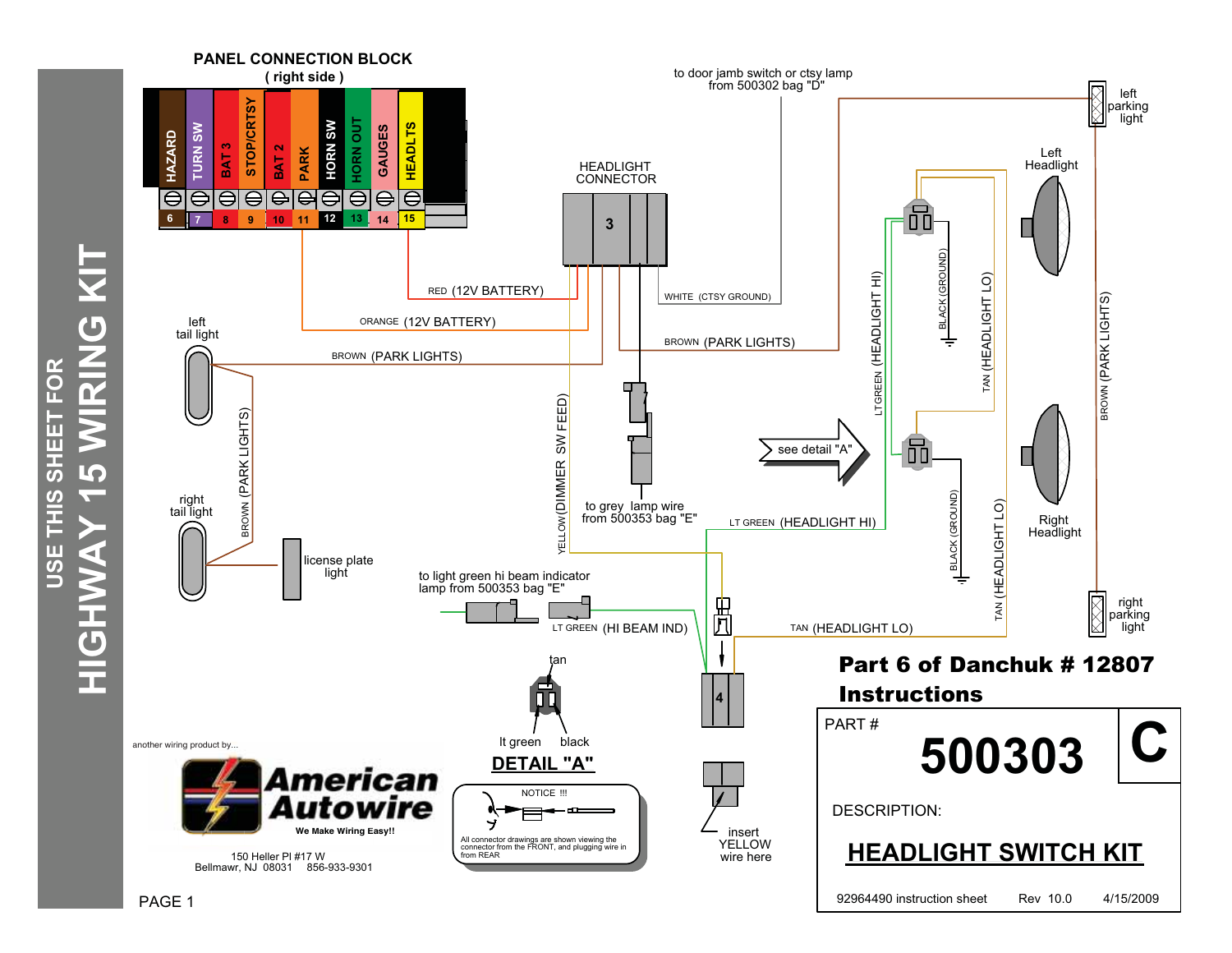### INSTALLATION INSTRUCTIONS:

| <b>WIRE COLOR</b>                   | <b>CIRCUIT</b>                      | <b>INSTALLATION</b>                                                                                                                                                                                                                                                                                                                                                                                                                                                                                                           |
|-------------------------------------|-------------------------------------|-------------------------------------------------------------------------------------------------------------------------------------------------------------------------------------------------------------------------------------------------------------------------------------------------------------------------------------------------------------------------------------------------------------------------------------------------------------------------------------------------------------------------------|
| <b>WHITE WIRE:</b>                  | DOME/CTSY LT GROUND                 | Route this wire to your door jamb switch. This is a ground wire which activates interior lights.                                                                                                                                                                                                                                                                                                                                                                                                                              |
| <b>BROWN WIRE:</b>                  | PARKING LAMP FEED                   | If dome or courtesy lights are not being used, remove this wire from the headlight switch connector.<br>Route one of the two brown wires from the headlight switch connector #3 to one of the front parking<br>lights. Cut this wire to length. Double this wire with the cut off portion and connect to the parking<br>light. Route this cut off wire to the other parking light and connect to it. Universal light socket<br>button terminals "E" are provided for those light sockets using this type of contact terminal. |
| <b>BROWN WIRE:</b>                  | <b>REAR RUNNING LIGHT</b>           | Route the remaining brown wire from the headlight switch connector #3 to one of the rear tail lights. Cut<br>this wire to length. Double this wire with the cut off portion and connect the the rear tail light. Route<br>this cut off wire to the other tail light. Universal light socket button terminals "E" are provided for<br>those light sockets using this type of contact terminal.                                                                                                                                 |
| <b>BROWN WIRE:</b><br>(loose)       | LICENSE PLATE LIGHT                 | Double this wire with the single "BROWN" wire at the rear tail light connection. Route the other<br>end of this wire to the license plate light connection.                                                                                                                                                                                                                                                                                                                                                                   |
| <b>RED WIRE:</b>                    | <b>BAT FEED TO HEADLIGHT SWITCH</b> | Route this wire to the fuse panel and install in the "HEADLTS" location.                                                                                                                                                                                                                                                                                                                                                                                                                                                      |
| YELLOW WIRE:                        | <b>DIMMER SWITCH FEED</b>           | Route this wire to your dimmer switch connector #4. Cut to length, install terminal "D" and plug into<br>location shown on sheet 1.                                                                                                                                                                                                                                                                                                                                                                                           |
| <b>ORANGE WIRE:</b>                 | <b>PARK LIGHT 12V FEED</b>          | Route this wire to the fuse panel and install in the "PARK LTS" location.                                                                                                                                                                                                                                                                                                                                                                                                                                                     |
| <b>GRAY WIRE:</b>                   | <b>INSTRUMENT LAMP FEED</b>         | Connect this wire to the instrument lamps, as shown in 500353 kit, bag E.                                                                                                                                                                                                                                                                                                                                                                                                                                                     |
|                                     | DIMMER SWITCH CONNECTOR #4          | Plug this connector into your dimmer switch.                                                                                                                                                                                                                                                                                                                                                                                                                                                                                  |
| <b>LIGHT GREEN</b><br>(heavy gauge) | HI BEAM                             | Route this wire from your dimmer switch to one headlight. Cut this wire to length. Double this wire with<br>the cut off portion using terminal "C" and plug into the headlight connector "A" in the location shown<br>on sheet 1. Route the cut off wire to the other headlight, install terminal "B" and plug into the<br>headlight connector "A" as shown on sheet 1.                                                                                                                                                       |
| <b>LIGHT GREEN</b>                  | HI BEAM INDICATOR LIGHT             | Connect this wire to the high beam indicator lamp. Connection from 500353 bag "E".                                                                                                                                                                                                                                                                                                                                                                                                                                            |
| (thin gauge)                        |                                     |                                                                                                                                                                                                                                                                                                                                                                                                                                                                                                                               |
| <b>TAN</b>                          | LO BEAM                             | Route this wire from your dimmer switch to one headlight. Cut this wire to length and ouble this wire<br>with the cut off portion, using terminal "C" and plug into connector "A" in the location shown on<br>sheet 1. Route the cut off wire to the other headlight, install the supplied terminal "B" and plug into<br>the headlight connector in the location shownon sheet 1.                                                                                                                                             |
| <b>BLACK WIRES:</b>                 | <b>HEADLIGHT GROUNDS</b>            | Using the supplied single headlight connector terminal "B", install one end of the wire into the (loose)<br>headlight connector in the location shown on sheet 1. Install one of the supplied ring terminals to<br>the other end and connect to a good chassis ground. Repeat the same connection for the other<br>headlight.                                                                                                                                                                                                 |

 $\overline{U}$ 

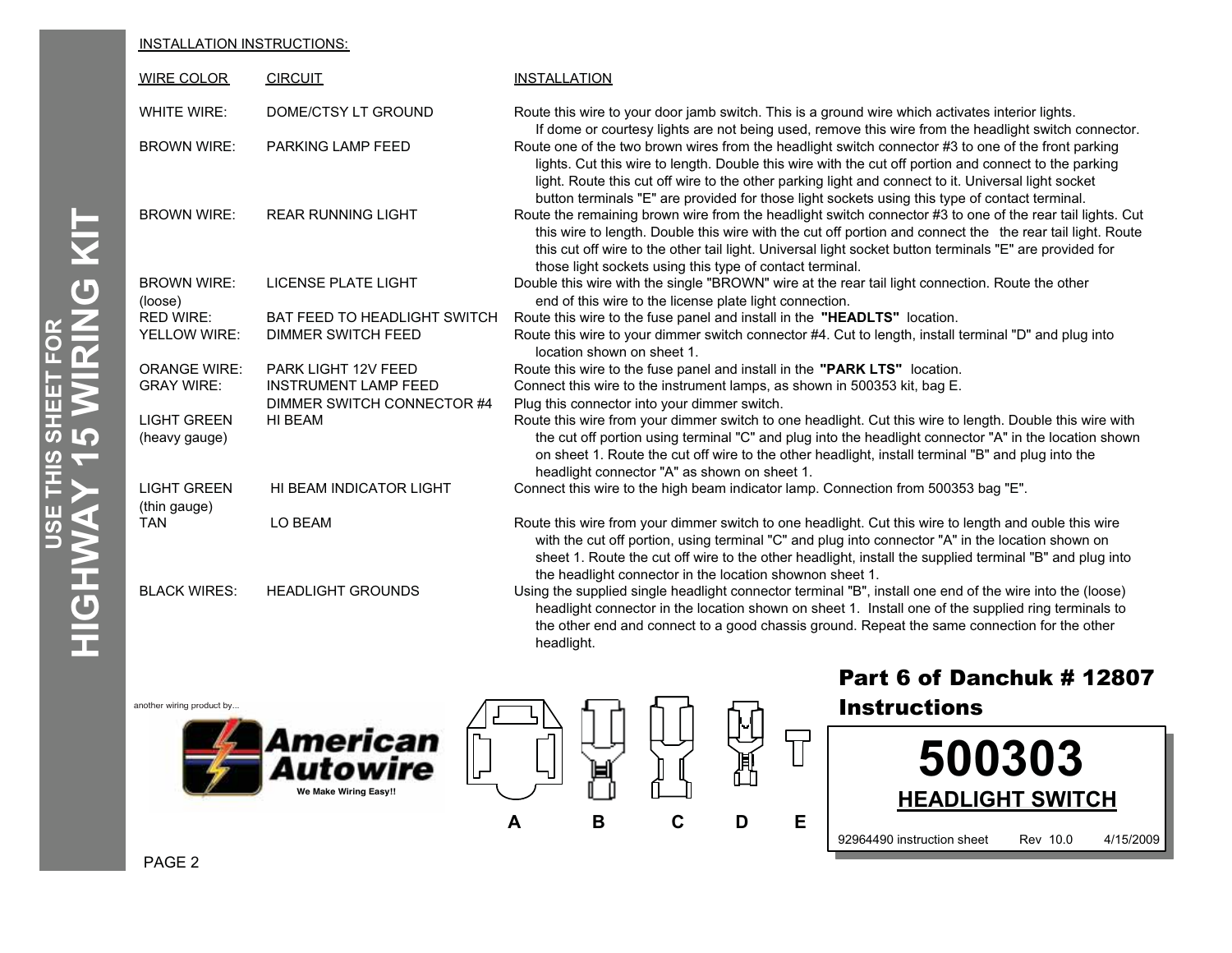

## Part 6 of Danchuk # 12807 Instructions

**USE THIS SHEET FOR**

THIS SHEET

USE

FOR